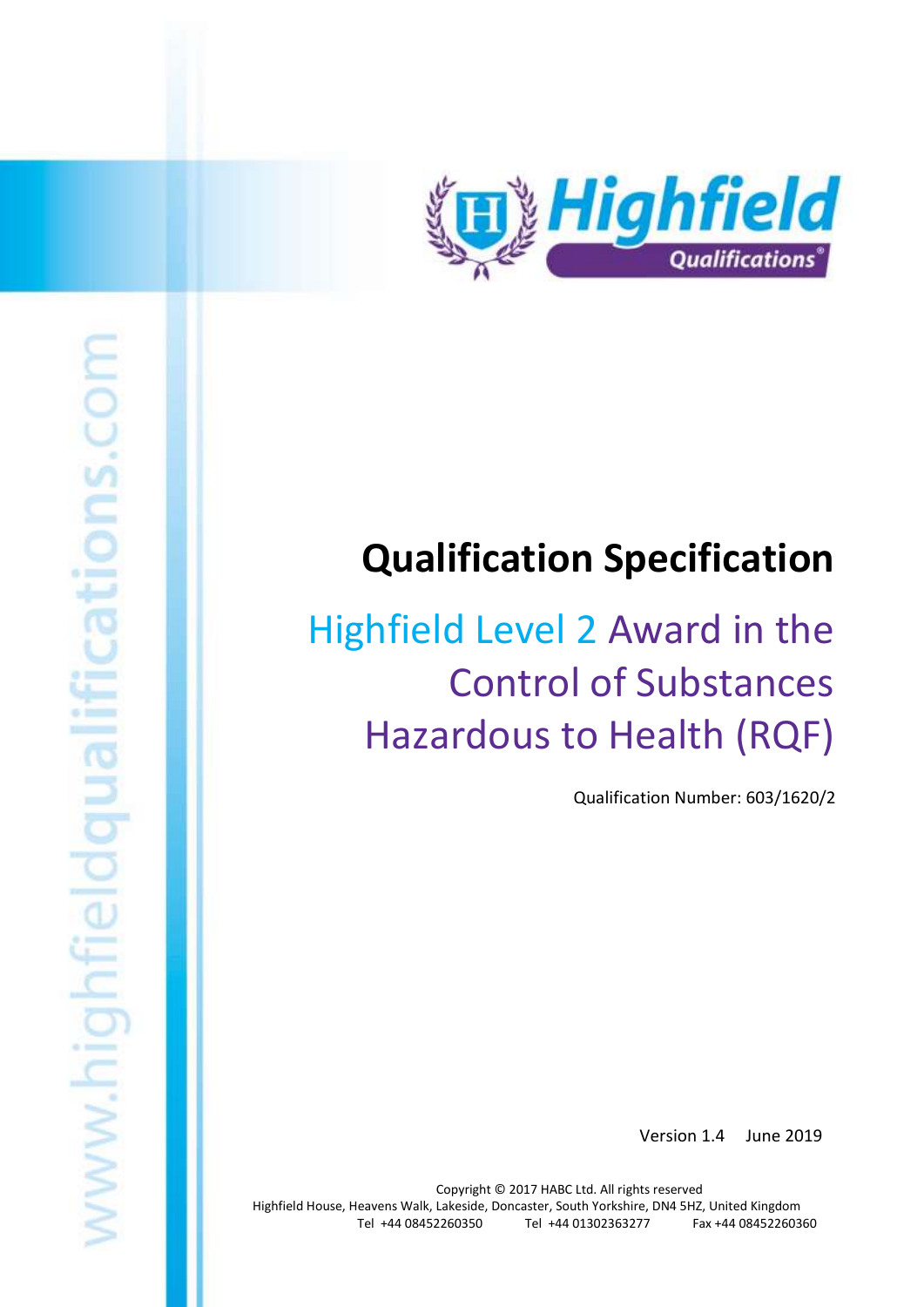

# **Contents**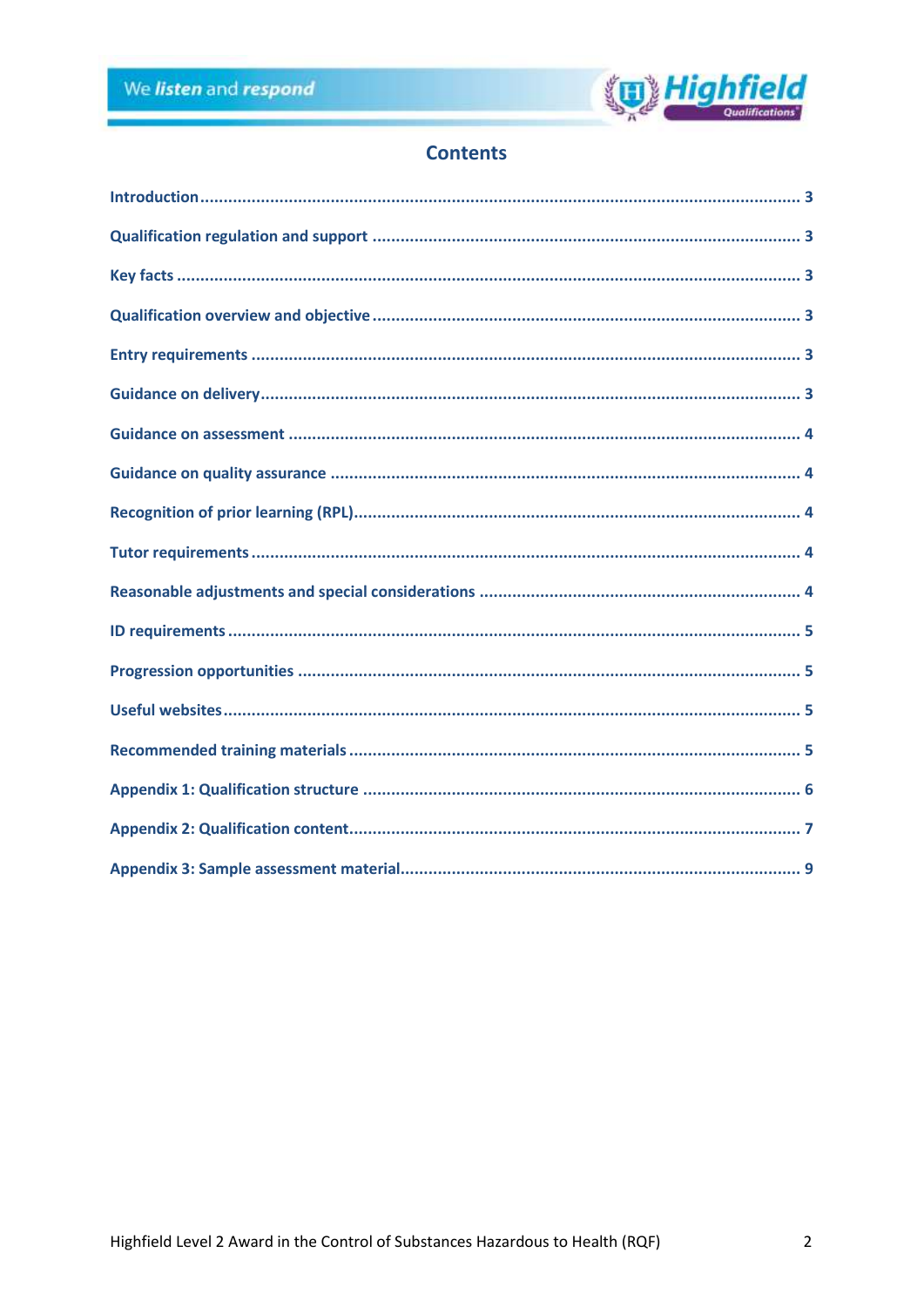

### **Highfield Level 2 Award in the Control of Substances Hazardous to Health (RQF)**

### <span id="page-2-0"></span>**Introduction**

This qualification specification is designed to outline all you need to know to offer this qualification at your centre. If you have any further questions, please contact your account manager

### <span id="page-2-1"></span>**Qualification regulation and support**

The Highfield Level 2 Award in the Control of Substances Hazardous to Health (RQF) has been developed and is awarded by Highfield Qualifications and sits on the Regulated Qualifications Framework (RQF). The RQF is a qualification framework regulated by Ofqual and CCEA Regulation. It is also suitable for delivery in Wales and is regulated by Qualifications Wales.

### <span id="page-2-2"></span>**Key facts**

| <b>Qualification number:</b>           | 603/1620/2                  |
|----------------------------------------|-----------------------------|
| Learning aim reference:                | 60316202                    |
| <b>Credit value:</b>                   | 1                           |
| <b>Assessment method:</b>              | Multiple-choice examination |
| <b>Guided learning hours (GLH):</b>    | 5                           |
| <b>Total qualification time (TQT):</b> | 6                           |

### <span id="page-2-3"></span>**Qualification overview and objective**

This qualification is aimed at learners who have access to any environment where coming into contact with hazardous substances is likely. This includes workplaces in areas such as manufacturing, cleaning, healthcare, transport, utilities and office environments as well as classroom environments. The qualification provides learners with the knowledge and skills needed to recognise the risks associated with hazardous substances and how to control them.

The objective of the qualification is predominantly to support a role in the workplace, however may also be suitable for younger learners preparing for employment or wishing to progress onto further learning in a related subject.

### <span id="page-2-4"></span>**Entry requirements**

There are no prerequisites for this qualification, although it is recommended that learners have a minimum of level 1 in English or equivalent. This qualification is approved for delivery to learners aged 14+.

### <span id="page-2-5"></span>**Guidance on delivery**

The total qualification time for this qualification is 6 hours and of this 5 hours are recommended as guided learning hours.

TQT is an estimate of the total number of hours it would take an average learner to achieve and demonstrate the necessary level of attainment to be awarded with a qualification, both under direct supervision (forming guided learning hours) and without supervision (all other time). TQT and GLH values are advisory and assigned to a qualification as guidance.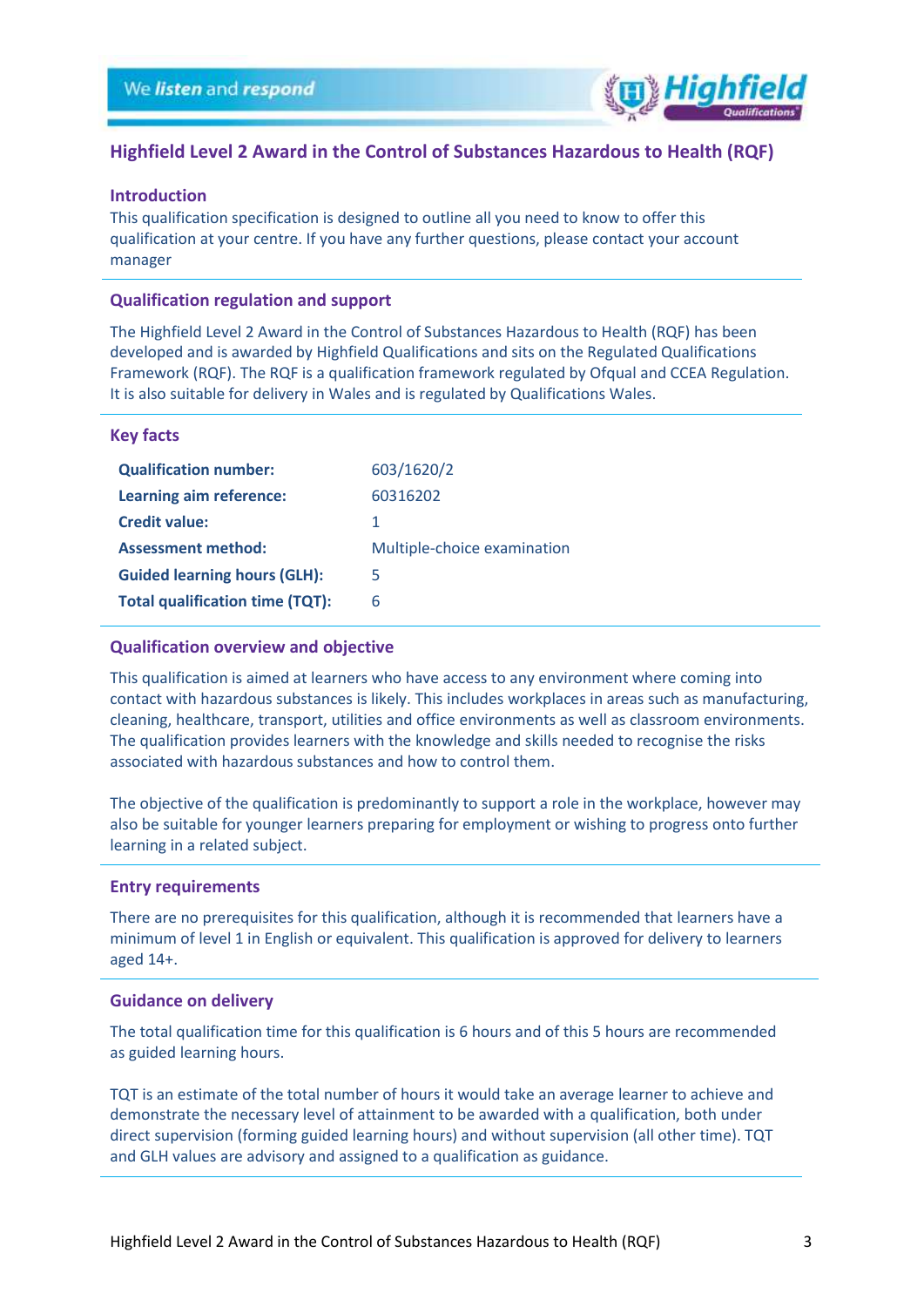

### <span id="page-3-0"></span>**Guidance on assessment**

This qualification is externally set and assessed by a 15-question multiple-choice examination that must be completed within 30 minutes. Successful learners will have to demonstrate knowledge across the unit content and correctly answer 9 questions or more to achieve a pass. Completed examination papers should be returned to Highfield Qualifications for marking. Results will then be provided to the centre afterwards. This qualification is graded as Pass or Fail.

Centres must take all reasonable steps to avoid any part of the assessment of a learner (including any internal quality assurance and invigilation) being undertaken by any person who has a personal interest in the result of the assessment.

### <span id="page-3-1"></span>**Guidance on quality assurance**

Highfield Qualifications requires centres to have in place a robust mechanism for the quality assurance of training delivery and invigilated assessment arrangements.

### <span id="page-3-2"></span>**Recognition of prior learning (RPL)**

Centres may apply to use recognition of prior learning or prior achievement to reduce the amount of time spent in preparing the learner for assessment.

For further information on how centres can apply to use RPL as described above, please refer to the Recognition of Prior Learning (RPL) policy in the members' area of the Highfield website. This policy should be read in conjunction with this specification and all other relevant Highfield documentation.

### <span id="page-3-3"></span>**Tutor requirements**

Highfield Qualifications recommends nominated tutors for this qualification to meet the following:

- hold a relevant subject area qualification, which could include any of the following:
	- − Degree or Dip HE in a related subject such as: Environmental Health, Occupational Health and Safety or one that contains elements of these subjects
	- − HNC/D in a related subject (as outlined above)
	- − Level 3 qualification in Health and Safety or equivalent;
	- − NEBOSH National/International General Certificate in Occupational Safety and Health
- hold a recognised teaching qualification, which could include any of the following:
	- − Highfield Level 3 Award in Delivering Training (RQF)
	- − Highfield Level 3 International Award in Delivering Training (IADT) or equivalent
	- − Level 3 Award in Education and Training or above
	- − Proof of at least 30 hours of training in any subject
- maintain appropriate continued professional development for the subject area

### <span id="page-3-4"></span>**Reasonable adjustments and special considerations**

Highfield Qualifications has measures in place for learners who require additional support. Please refer to Highfield Qualifications' Reasonable Adjustments Policy for further information/guidance.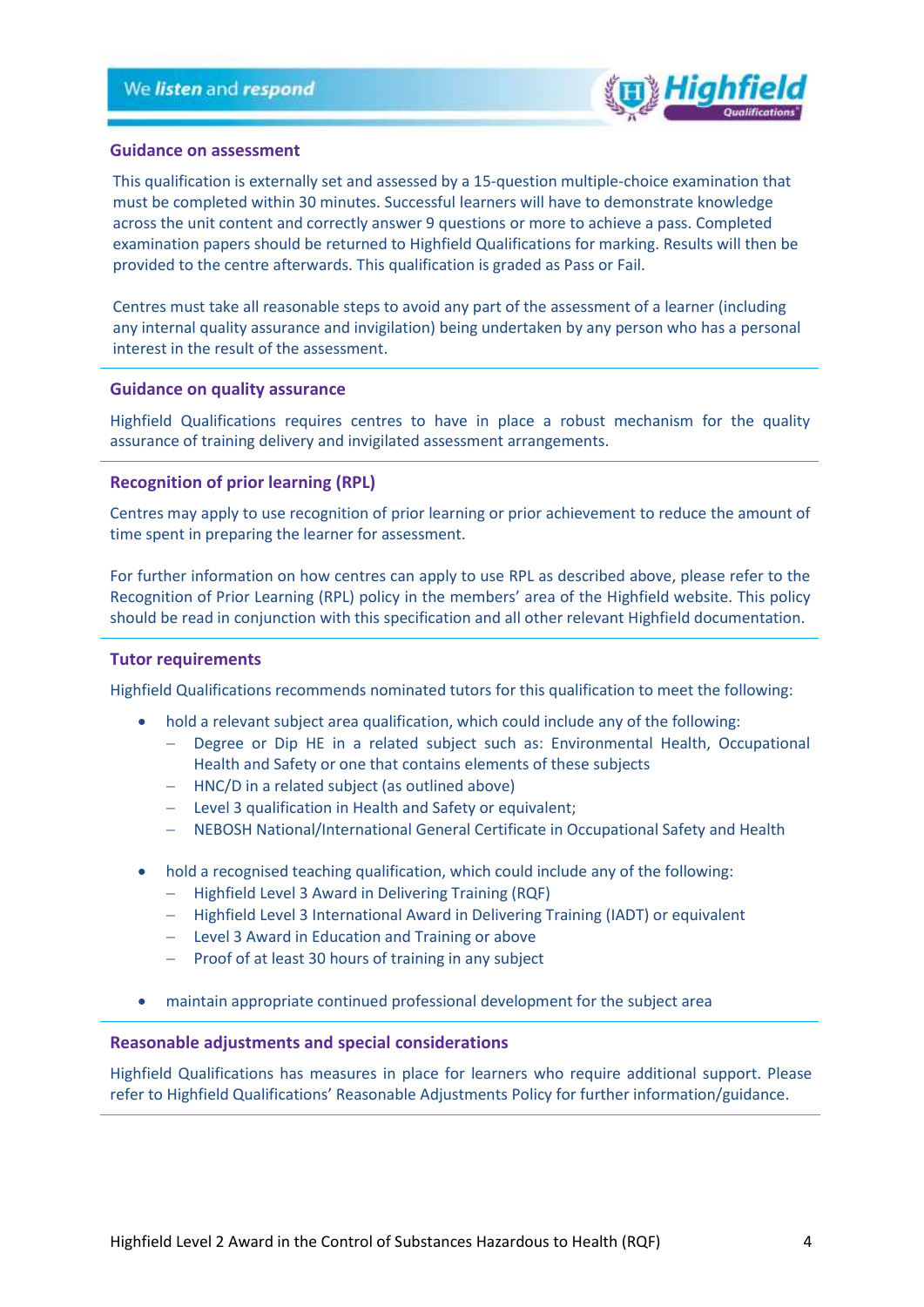

### <span id="page-4-0"></span>**ID requirements**

It is the responsibility of the centre to have systems in place to ensure that the person taking an assessment is indeed the person they are claiming to be. All centres are therefore required to ensure that each learner's identification is checked before they undertake the assessment. Highfield Qualifications recommends the following as proof of a learner's identity:

- a valid passport (any nationality)
- a signed UK photocard driving licence
- a valid warrant card issued by HM forces or the police
- another photographic ID card, e.g. employee ID card, student ID card, travel card etc.

If a learner is unable to produce any of the forms of photographic identification listed above, a centre may accept another form of identification containing a signature, for example, a credit card. Identification by a third-party representative, such as a line manager, human resources manager or invigilator, will also be accepted.

### **For more information on learner ID requirements, please refer to Highfield Qualifications' Core Manual.**

### <span id="page-4-1"></span>**Progression opportunities**

On successful completion of this qualification, learners may wish to continue their development by undertaking one of the following qualifications:

- Highfield Level 2 Award in Risk Assessment (RQF)
- Highfield Level 2 Award in Health and Safety within the Workplace (RQF)
- Highfield Level 3 Award in Health and Safety in the Workplace (RQF)

### <span id="page-4-2"></span>**Useful websites**

- [www.highfieldqualifications.com](http://www.highfieldqualifications.com/) (Highfield Qualifications)
- [www.highfield.co.uk](http://www.highfield.co.uk/) (Highfield Products)
- [www.hse.gov.uk](http://www.hse.gov.uk/) (Health and Safety Executive)

### <span id="page-4-3"></span>**Recommended training materials**

- COSHH Handbook (Level 2), Wordsworth, Martin. Highfield Limited
- COSHH Training Presentation (Level 2), Wordsworth, Martin. Highfield Limited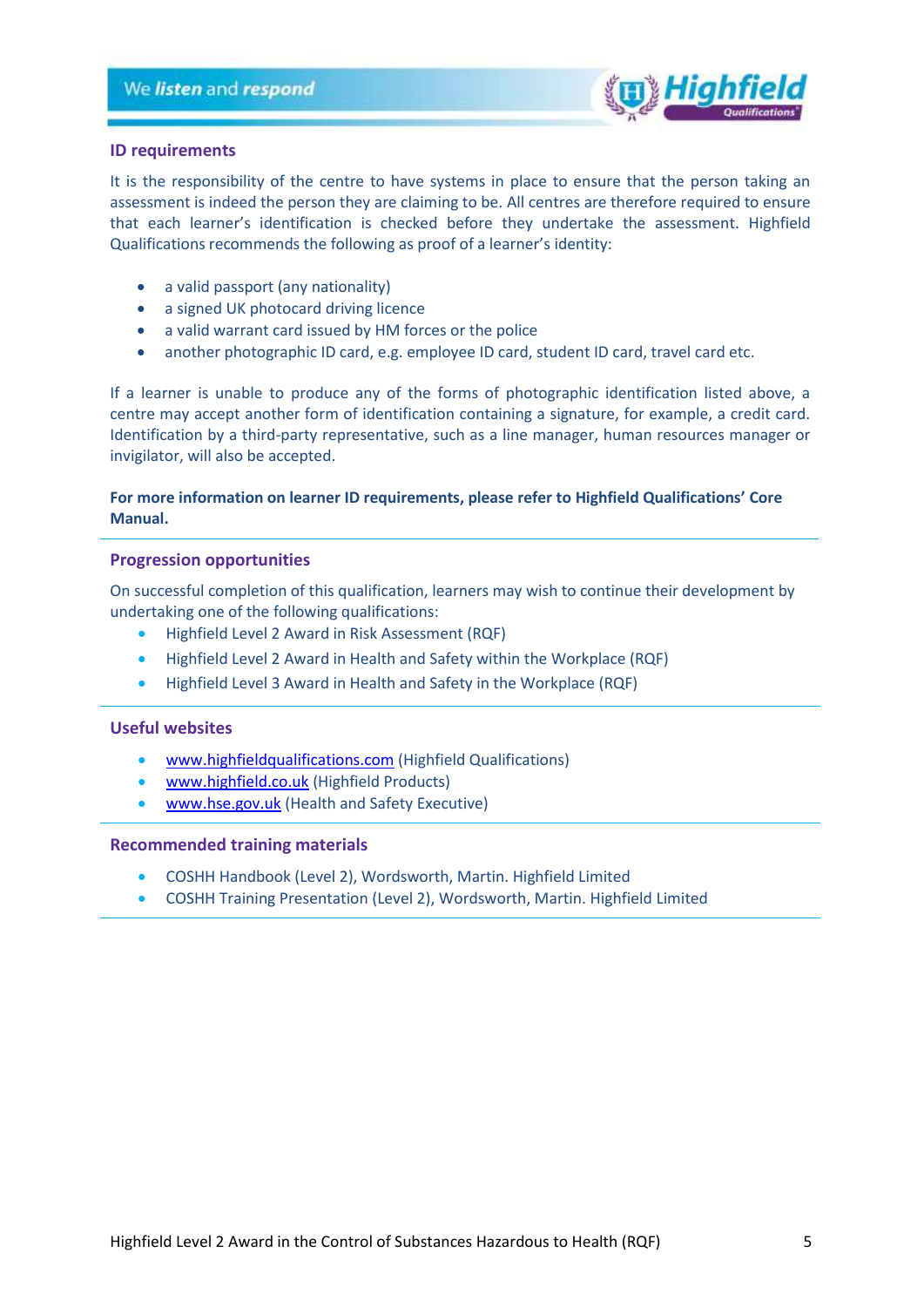

# <span id="page-5-0"></span>**Appendix 1: Qualification structure**

To complete the **Highfield Level 2 Award in the Control of Substances Hazardous to Health (RQF)**, learners must complete the following mandatory unit:

| <b>Unit</b><br>reference | Unit title                                                     | Level | <b>GLH</b> | <b>Credit</b> |
|--------------------------|----------------------------------------------------------------|-------|------------|---------------|
| M/615/7553               | Principles of the Control of Substances Hazardous to<br>Health |       |            |               |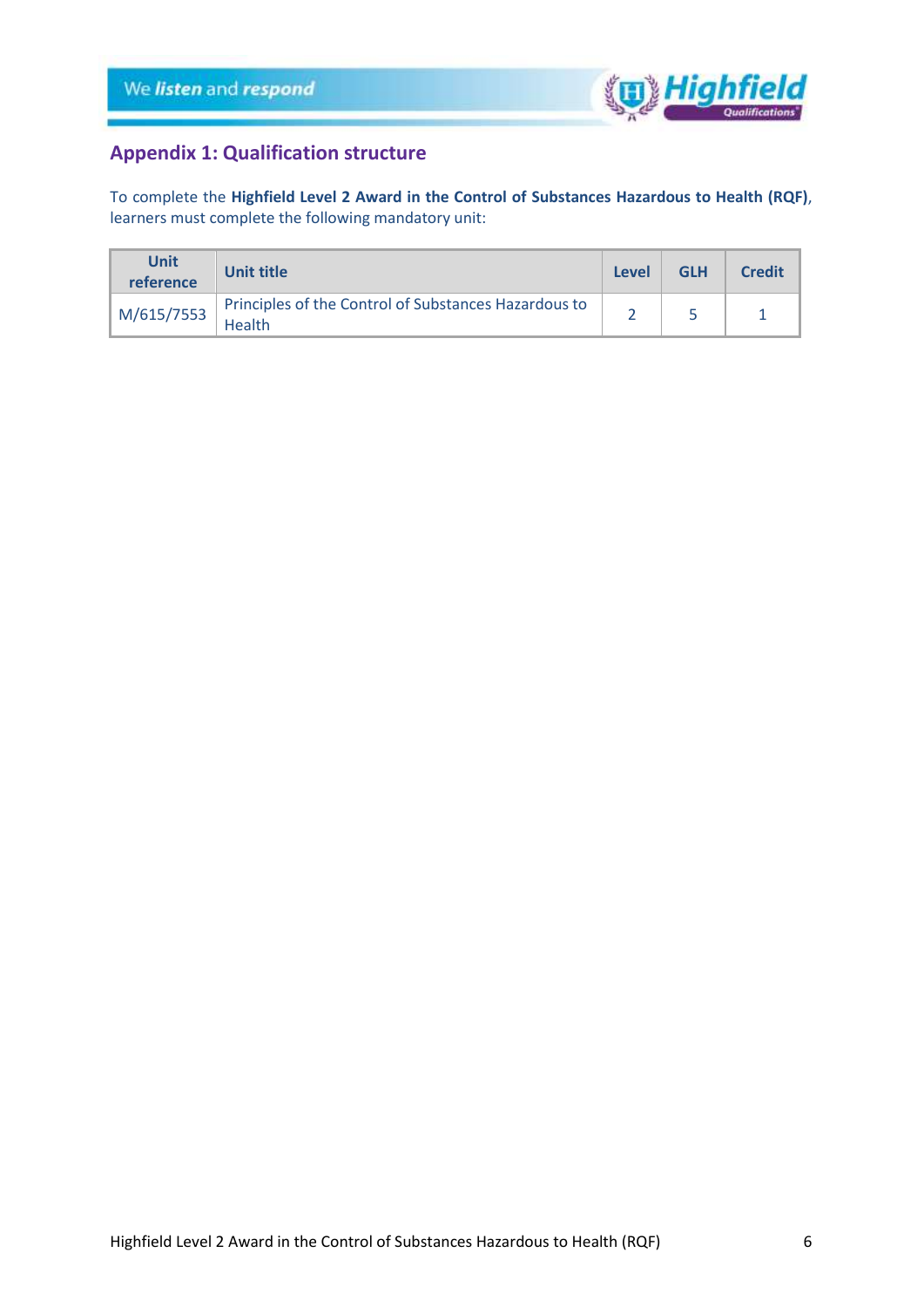

# <span id="page-6-0"></span>**Appendix 2: Qualification content**

| Unit $1$ :              | <b>Principles of the Control of Substances Hazardous to Health</b> |
|-------------------------|--------------------------------------------------------------------|
| Unit number: M/615/7553 |                                                                    |
| Credit:                 |                                                                    |
| GLH:                    | ь.                                                                 |
| Level:                  |                                                                    |

| <b>Learning Outcomes</b> |                                                                                                                                                  | <b>Assessment Criteria</b> |                                                                                                                                                                                                                                                                                                                                                                         |  |
|--------------------------|--------------------------------------------------------------------------------------------------------------------------------------------------|----------------------------|-------------------------------------------------------------------------------------------------------------------------------------------------------------------------------------------------------------------------------------------------------------------------------------------------------------------------------------------------------------------------|--|
| <b>The learner will</b>  |                                                                                                                                                  | <b>The learner can</b>     |                                                                                                                                                                                                                                                                                                                                                                         |  |
| $\mathbf{1}$             | Understand the principles of<br>hazardous substances in the<br>workplace                                                                         | 1.1<br>1.2                 | Outline duties relating to hazardous substances at work<br>Identify the consequences for non-compliance with<br>duties                                                                                                                                                                                                                                                  |  |
| $\overline{2}$           | Understand how hazardous<br>substances can cause hazards<br>and risks to health within the<br>workplace                                          | 2.1<br>2.4                 | Define the following key terms:<br><b>Risk</b><br>$\bullet$<br>Hazardous substance<br><b>Risk Assessment</b><br>٠<br>2.2 State the different forms that hazardous substances can<br>take<br>2.3 Identify the health and safety effects that may occur<br>following exposure to hazardous substances<br>State the routes that hazardous substances can enter<br>the body |  |
| 3                        | Understand how risk<br>assessments contribute to the<br>safe use of hazardous<br>substances in the workplace                                     | 3.1<br>3.2<br>3.3          | Outline the process of risk assessment<br>Identify how risk assessments reduce accidents and ill-<br>health at work<br>Identify the risk control hierarchy for hazardous<br>substances                                                                                                                                                                                  |  |
| 4                        | Understand the precautions and<br>procedures necessary to ensure<br>the risks associated with<br>hazardous substances are<br>properly controlled | 4.1<br>4.2                 | Identify common COSHH symbols<br>Outline the types of information that should be referred<br>to for the safe identification and use of hazardous<br>substances<br>4.3 State the general procedures that should be in place for<br>dealing with an incident involving hazardous substances                                                                               |  |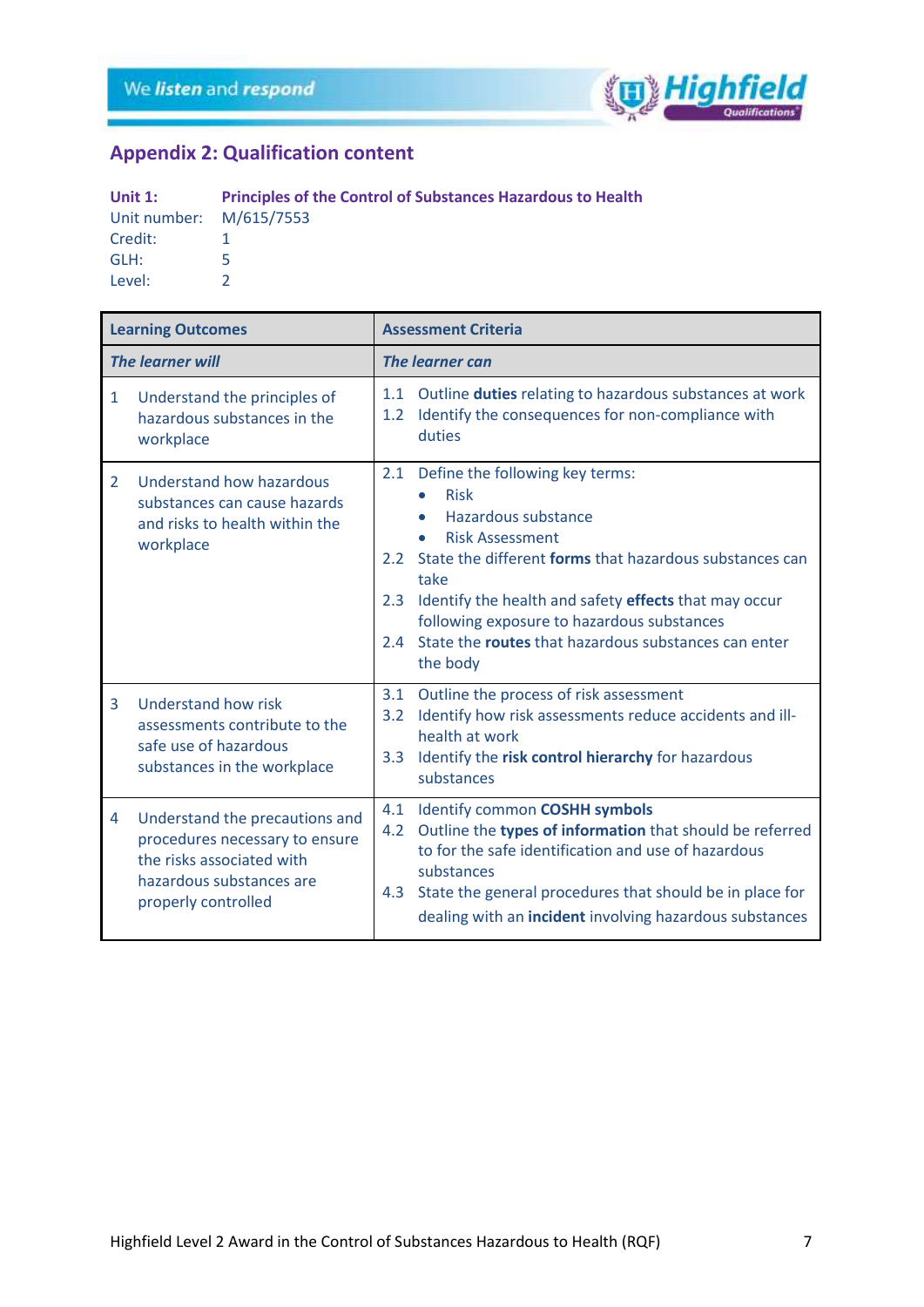

### **Amplification**

**Duties** - employer duties, employee duties, safe use, handling, transporting, storage and disposal

**Forms** - solid (powder), liquid (bleach), gas etc.

**Effects** following exposure - risks to people not the environment

**Routes** that substances can enter the body - inhalation, ingestion, absorption, injection

### **Risk control hierarchy** –

- $Elimination removing the hazard$
- Substitution replace the material or process with a less hazardous one for example granules rather than powder
- Engineering controls for example changing the process so less of the hazardous substance is produced, fully enclose the process to separate the hazard from operators
- Administrative controls for example reducing the time workers are exposed to hazards, prohibiting mobile phone use
- Personal Protective Equipment (PPE) when previous measures have been tried and found ineffective, PPE should be fitted and workers trained in use

**COSHH symbols** - Dangerous to the environment, toxic, gas under pressure, corrosive, explosive, flammable, oxidising, caution, longer term health hazards

**Types of information** - Labelling, material safety data sheets

**Incident** - Emergency procedures, spillages, accident, near misses